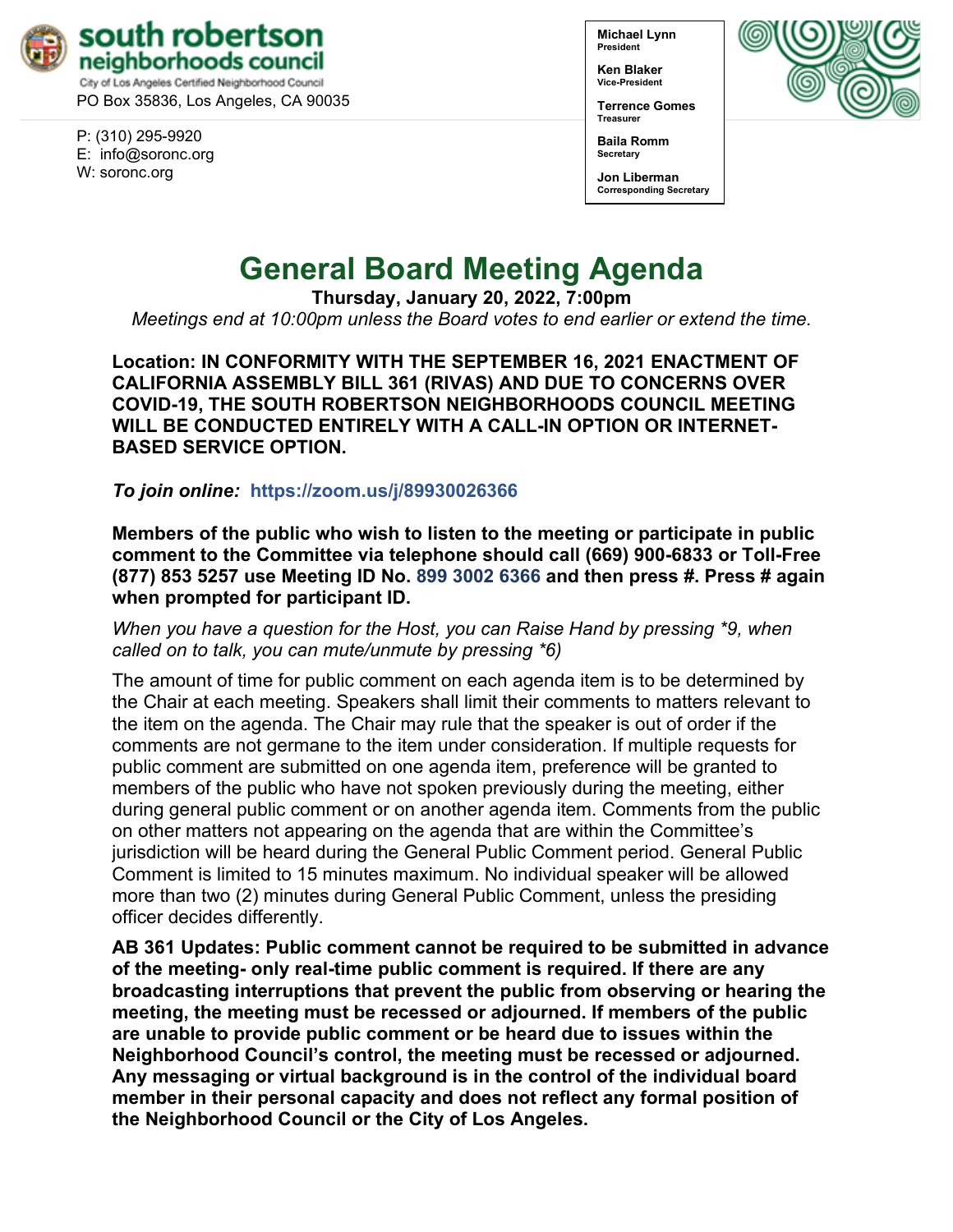- **1. Call to Order**
- **2. Pledge of Allegiance**
- **3. Roll Call**
- **4. General Public Comment** *(time for each speaker to be determined by- 15min divided by # virtual hands raised: max 2 minutes per speaker)*

## **5. Brief Board Announcements**

- a. Items for Future Committee or General Board Agendas
- b. Other Brief Board Announcements

## **6. Community Reports**

- a. LA Police Department (Ojeda)
- b. Office of Councilmember Ridley-Thomas (Guevara)
- c. Office of Councilmember Koretz (Ingram)
- d. Office of Mayor Garcetti (Vinesh Anand)
- e. Office of State Assemblymember Bloom (Kaufler)
- f. Office of State Assemblymember Bryan (Persoff)
- g. Office of State Senator Kamlager (Siroky)
- h. Office of County Supervisor Mitchell (?)
- i. Department of Neighborhood Empowerment (Cupen-Ames)
- j. Other Neighborhood, City and State offices

## **7. Board Membership- Selections and Removals**

- a. Motion to appoint At-Large Representative (originally Residential Zone 4 Representative (Term expires 2023) (GB012022-01)
	- Bill Gross
	- Kyle Burman
- b. Motion to remove Emilia Barrosse, Steve Chochran, and Jason Yap from the SORO NC General Board due to missing 5 General Board meetings in a fiscal year, as per Bylaws Section 7.A (GB012022-02)

## **8. Committees**

- a. Motion to accept Homelessness Committee Stakeholder membership rules and purview (GB012022-03)
- b. Opportunity to Join and/or Change Membership to Board Committees (GB012022-04)
- c. Committee Reports
	- 1. Standing and Ad-hoc Committees: Executive; Education; Land Use; Public Safety; Homelessness; Outreach; Transportation; Quality of Life (includes LGBTQ and Green Team); Bylaws; Board Development; Business Advocacy and Economic Development (includes Robertson Revitalization); Parks and Recreation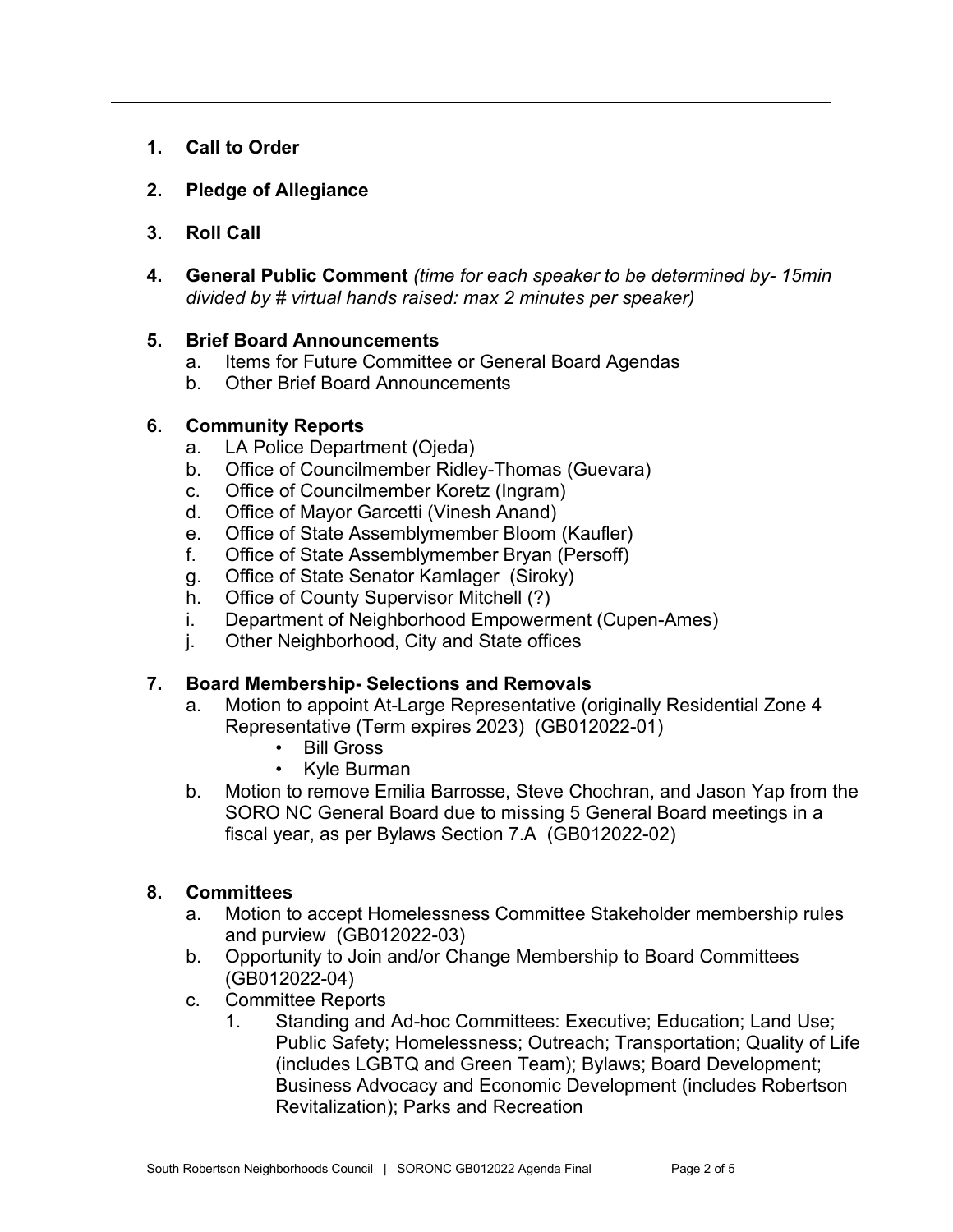## **9. Unfinished Business**

- a. Discussion and possible action to demand the resignation from City Council of suspended councilmember Mark Ridley-Thomas, and to appoint a voting caretaker for CD-10 until a special election is held (GB012022-05)
- b. Motion to draft letter to CD5 and CD10 regarding a lack of trash cans in key SORO corridors (GB012022-06)

## **10. Consent Agenda**

- a. Motion to approve Draft meeting minutes of December 16, 2021 General Board Meeting (GB012022-07)
- b. Motion to approve December 2021 MERS Report (GB012022-08)
- c. Motion to accept Public Safety Committee 2022 meeting date changes due to conflicts with holidays: June  $6<sup>th</sup>$ , July  $4<sup>th</sup>$ , and September  $5<sup>th</sup>$  (GB012022-09)
- d. Motion to write letter and file community impact statement in support of CF 21-0002-S195: LA City Resolution for state funding allocation for LA County mental health beds (GB012022-10)
- e. Motion to support WRAC motion regarding request for revisions to SB 330: <https://westsidecouncils.com/motion/request-for-revisions-to-sb-330/> (GB012022-11)
- f. Motion to submit community impact statement in support of council file 21- 1045 regarding the implementation of SB9 with provisions for community land trusts and affordable housing (GB012022-12)
- g. Motion to submit community impact statement re: council file 21-1025, regarding environmental review for the West Pico Drill Site (9101 W Pico) and addressing the recent spill. (Case: ZA-1989-17683-PA2-1A / ENV-2020- 1328-CE-1A) (GB012022-13)
- h. Motion to support council file 21-1469, directing the city to develop a scope and budget for a citywide sidewalk inventory and assessment (GB012022-14)

## **13. New Business**

- a. Motion for the SORO NC to either host a Town Hall Candidate Forum or sponsor a Town Hall Candidate Forum hosted by the League of Women Voters, with possible coordination and co-sponsorship with other Neighborhood Councils, with a possible date of April 4, 2022 at the Simon Wiesenthal Center; and to fund up to \$1000 to print lawn signs for purposes of advertising this event (GB012022-15)
- b. Motion for the SORO NC to fund up to \$1000 to print reusable lawn signs to advertise the SORO NC General Board Meetings (GB012022-16)
- c. Motion to send letter regarding concerns over new construction of Apple offices ("Project Crossings"); 8825 National Blvd and 8771 Washington Blvd, plus additional adjacent parcels in Culver City and Los Angeles (GB012022- 17)
- d. Motion to support WRAC motion regarding the inclusion of SB9 sites in the Adequate Sites for Housing inventory (CF 21-0002-S186): https://westsidecouncils.com/motion/support-for-council-file-21-0002-s186 koretz/ (GB012022-18)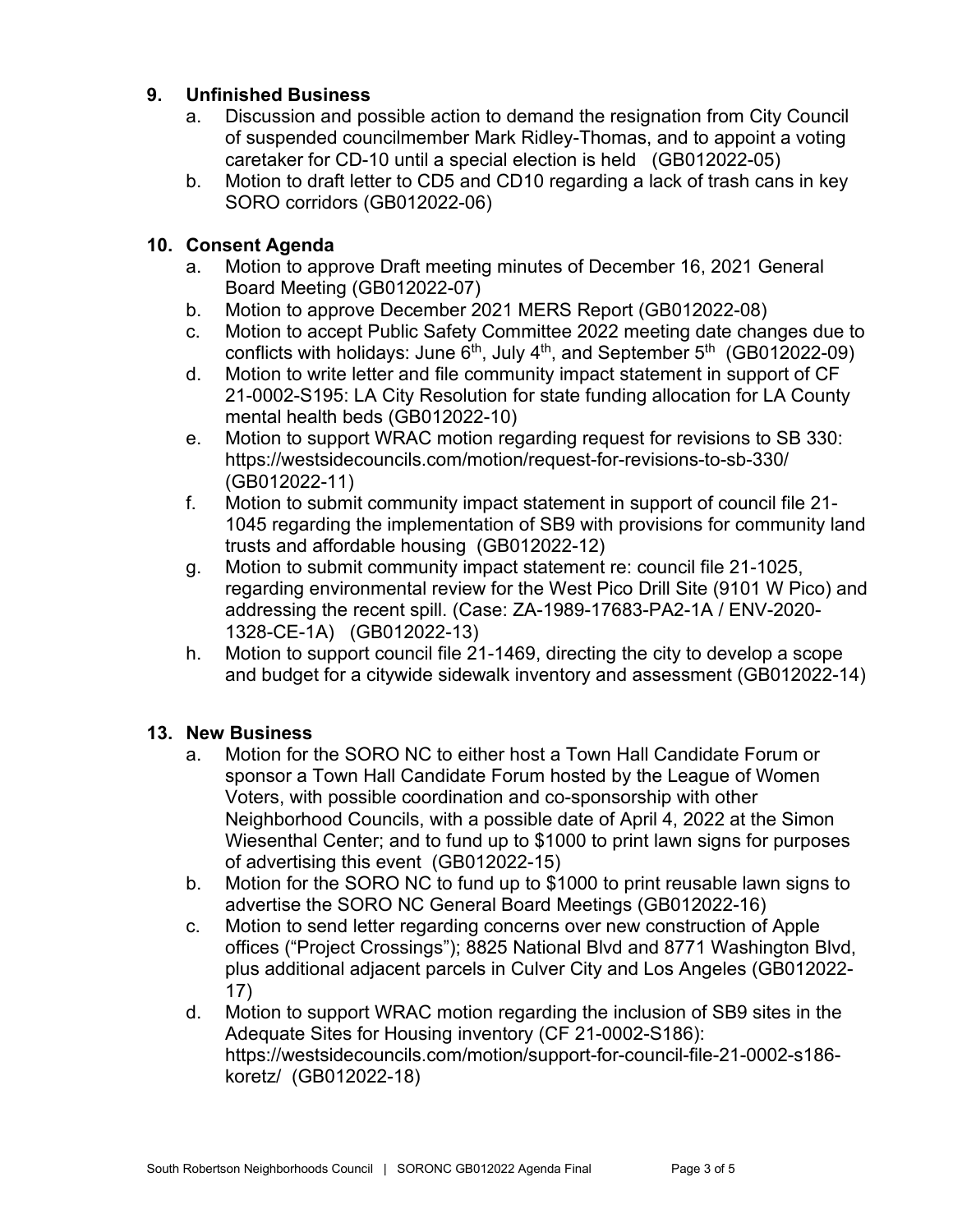e. Motion for the SORO NC to purchase four (4) flag banners for up to \$500 to be used at NC outreach events, with the first event being the West LAPD Catalytic Converter Etching event on February 27, 2022 (GB012022-19)

## **13. Adjournment**

*Note: Public comment will be taken for each motion as well as for any item in the consent agenda prior to Board action. Please note that under the Brown Act, the Board is prevented from acting on matters brought to its attention during the General Public Comment period; however, the issue may become the subject of a future meeting. In the interest of addressing all items on the agenda, time limits for individual comments and discussion may be set at the discretion of the Chair.*

*All items on the consent agenda will be determined by a single Board vote and without Board discussion. Board members may request that any item be removed from the consent agenda and considered individually at any time prior to that vote.*

## **Public Posting of Agendas -**

Neighborhood Council agendas are posted for public review as follows:

● Demers & Associates- 1836 1/2 S Robertson Blvd, Los Angeles, CA 90035; The Robertson Blvd Library- 1719 S Robertson Blvd, Los Angeles, CA 90035; The Robertson Recreation Center- 1641 Preuss Rd, Los Angeles, CA 90035; The Office of Councilmember Paul Koretz- 6380 Wilshire Blvd #800, Los Angeles, CA 90048; Hamilton High School- 2955 S Robertson Blvd, Los Angeles, CA 90034

● [www.soronc.org](http://www.soronc.org/)

● You can also receive our agendas via email by subscribing to L.A. City's Early [Notification System \(ENS\)](https://www.lacity.org/government/subscribe-agendasnotifications/neighborhood-councils)

## **Reconsideration and Grievance Process -**

For information on the NC's process for board action reconsideration, stakeholder grievance policy, or any other procedural matters related to this Council, please consult the NC Bylaws. The Bylaws are available at our Board meetings and our website [www.soronc.org](http://www.soronc.org/)

## **Notice to Paid Representatives -**

If you are compensated to monitor, attend, or speak at this meeting, City law may require you to register as a lobbyist and report your activity. See Los Angeles Municipal Code Section 48.01 et seq. More information is available at [ethics.lacity.org/lobbying.](http://ethics.lacity.org/lobbying) For assistance, please contact the Ethics Commission at (213) 978-1960 or [ethics.commission@lacity.org](mailto:ethics.commission@lacity.org)

In compliance with Government Code section 54957.5, non-exempt writings that are distributed to a majority or all of the Board in advance of a meeting may be viewed at our website (soronc.org) or at the scheduled meeting. In addition, if you would like a copy of any record related to an item on the agenda, please contact us via phone at (310) 295-9920 or via email at [info@soronc.org.](mailto:info@soronc.org)